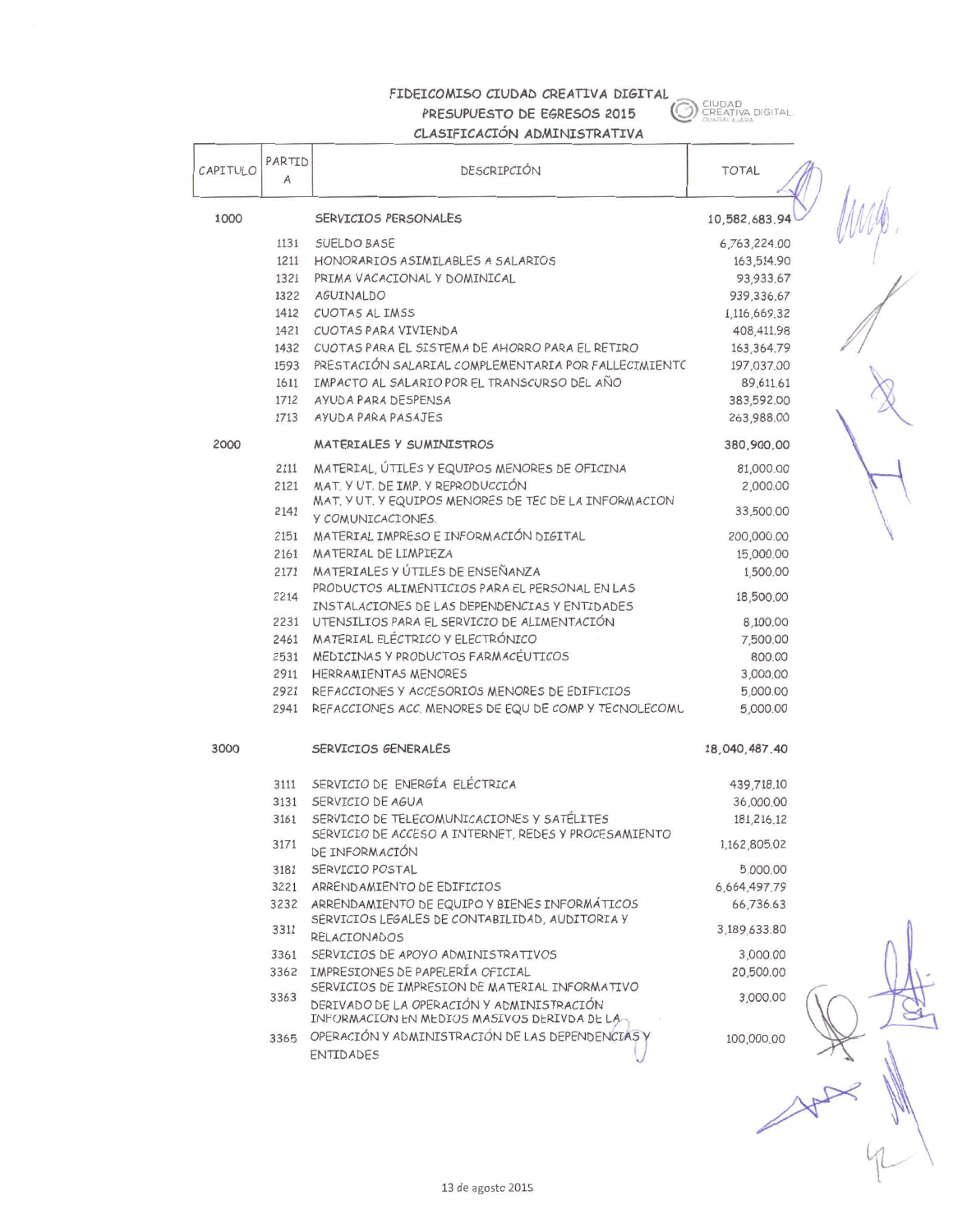| CAPITULO | PARTID<br>A | DESCRIPCIÓN                                                                      | <b>TOTAL</b>  |  |
|----------|-------------|----------------------------------------------------------------------------------|---------------|--|
|          | 3381        | SERVICIOS DE VIGILANCIA                                                          | 132,239.99    |  |
|          | 3391        | SERVICIOS PROFESIONALES, CIENTÍFICOS Y TÉCNICOS INTEGI                           | 10,000.00     |  |
|          | 3411        | SERVICIOS FINANCIEROS Y BANCARIOS                                                | 1,402,318.13  |  |
|          | 3441        | SEGURO DE RESPONSABILIDAD PATRIMONIAL DEL ESTADO                                 | 59,000.00     |  |
|          | 3451        | SEGURO DE BIENES PATRIMONIALES                                                   | 193,000.00    |  |
|          |             | MANTENIMIENTO Y CONSERVACION MENOR DE INMUEBLES                                  | 20,000.00     |  |
|          | 3511        | PARA LA PRESTACIÓN DE SERVICIOS ADMINISTRATIVOS                                  |               |  |
|          | 3531        | INST. REP Y MTO. DE EQUIP. DE COMP. Y TECNOLOGÍAS DE LA                          | 3,190.00      |  |
|          |             | INFORMACIÓN                                                                      |               |  |
|          | 3581        | SERVICIOS DE LIMPIEZA Y MANEJO DE DESECHOS                                       | 32,000.00     |  |
|          | 3591        | SERVICIOS DE JARDINERÍA Y FUMIGACIÓN                                             | 10,000.00     |  |
|          | 3611        | DIFUSION POR RADIO, TV Y OTROS MEDIOS DE MENSAJES                                | 100,000.00    |  |
|          |             | SOBRE PROGRAMAS Y ACTIVIDADES GUBERNAMENTALES                                    |               |  |
|          | 3631        | SERVICIOS DE CREATIVIDAD, PREPRODUCCION Y PRODUCCION                             | 2,013,504.80  |  |
|          |             | DE PUBLICIDAD, EXCEPTO INTERNET.<br>SERVICIO DE CREACIÓN Y DIFUSIÓN DE CONTENIDO |               |  |
|          | 3661        | EXCLUSIVAMENTE A TRAVÉS DE INTERNET                                              | 110,200.00    |  |
|          | 3691        | OTROS SERVICIOS DE INFORMACIÓN                                                   | 130,000.00    |  |
|          | 3711        | PASAJES AÉRESO NACIONALES                                                        | 115,000,00    |  |
|          | 3712        | PASAJES AÉREOS INTERNACIONALES                                                   | 95,000.00     |  |
|          | 3721        | PASAJES TERRESTRES NACIONALES                                                    |               |  |
|          | 3722        | PASAJES TERRESTRES INTERNACIONALES                                               | 5,000.00      |  |
|          | 3751        | VIÁTICOS EN EL PAÍS                                                              | 36,000.00     |  |
|          | 3761        | VIÁTICOS EN EL EXTRANJERO                                                        | 200,000.00    |  |
|          | 3791        | OTROS SERVICIOS DE TRASLADO Y HOSPEDAJE                                          | 4,000.00      |  |
|          | 3821        | GASTOS DE ORDEN SOCIAL                                                           | 10,000.00     |  |
|          | 3831        | CONGRESOS Y CONVENCIONES                                                         | 991,539.75    |  |
|          | 3841        | <b>EXPOSICIONES</b>                                                              | 0.00          |  |
|          | 3851        | GASTO DE REPRESENTACIÓN                                                          | 41,600.00     |  |
|          | 3921        | OTROS IMPUESTOS Y DERECHOS                                                       | 364,787.27    |  |
|          | 3943        | RESPONSABILIDAD PATRIMONIAL                                                      | 90,000.00     |  |
| 4000     |             | TRANSFERENCIAS, ASIGNACIONES SUBSIDIOS Y OTRAS AYUDAS                            | 60,200,000.00 |  |
|          |             |                                                                                  |               |  |
|          |             | TRANSFERENCIAS INTERNAS A ENTIDADES PARAESTATALES                                |               |  |
|          | 4156        | NO EMPRESARIALES Y NO FINANCIERAS PARA INVERSIÓN                                 | 3,000,000.00  |  |
|          |             | PÚBLICA                                                                          |               |  |
|          |             | 4333 OTROS SUBSIDIOS PARA INVERSIÓN                                              | 50,000,000.00 |  |
|          |             | 4391 OTROS SUBSIDIOS                                                             | 3,700,000.00  |  |
|          | 4421        | AYUDAS PARA CAPACITACIÓN Y BECAS                                                 | 3,500,000.00  |  |
| 5000     |             | BIENES MUEBLES, INMUEBLES E INTANGIBLES                                          | 5,524,583.03  |  |
|          | 5111        | MUEBLES DE OFICINA Y ESTANTERÍA                                                  | 1,000,000.00  |  |
|          | 5121        | MUEBLES, EXCEPTO DE OFICINA Y ESTANTERÍA                                         | 150,000.00    |  |
|          | 5151        | EQUIPO DE CÓMPUTO Y DE TECNOLOGÍA DE LA INFORMACIÓN                              | 1,000,000.00  |  |
|          | 5191        | OTROS MOBILIARIOS Y EQUIPOS DE ADMINISTRACIÓN                                    | 32,000.00     |  |
|          | 5211        | EQUIPOS Y APARATOS AUDIOVISUALES                                                 | 20,000.00     |  |
|          | 5221        | APARATOS DEPORTIVOS                                                              |               |  |
|          |             | 5231 CAMARAS FOTOGRAFICAS Y DE VIDEO                                             | 25,000.00     |  |
|          |             | 5641 SISTEMA DE AIRE ACONDICIONADO, CALEFACCIÓN Y DE REFRIGERACIÓN               |               |  |
|          |             | 5651 EQUIPOS DE COMUNICACIÓN Y TELECOMUNICACIÓN                                  | 70,000.00     |  |
|          |             |                                                                                  |               |  |
|          |             |                                                                                  |               |  |
|          |             |                                                                                  |               |  |
|          |             |                                                                                  |               |  |
|          |             |                                                                                  |               |  |
|          |             |                                                                                  |               |  |
|          |             |                                                                                  |               |  |
|          |             |                                                                                  |               |  |
|          |             |                                                                                  |               |  |
|          |             | 13 de agosto 2015                                                                |               |  |
|          |             |                                                                                  |               |  |